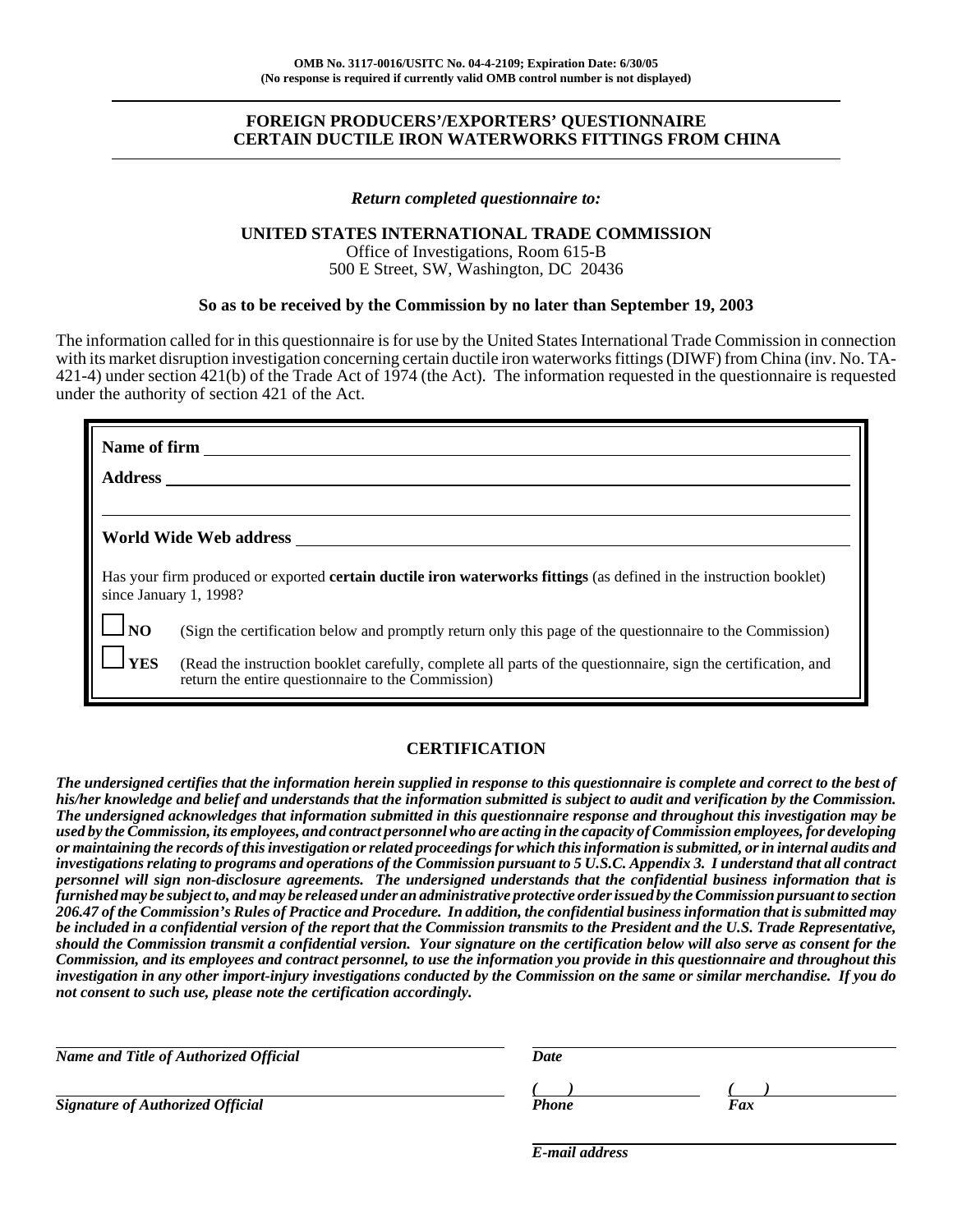### *Confidential Business Information*

Foreign Producers' Questionnaire - Ductile Iron Waterworks Fittings (DIFW) Page 2

The questions in this questionnaire have been reviewed with market participants to ensure that issues of concern are adequately addressed and that data requests are sufficient, meaningful, and as limited as possible. Public reporting burden for this questionnaire is estimated to average 20 hours per response, including the time for reviewing instructions, searching existing data sources, gathering the data needed, and completing and reviewing the questionnaire. Send comments regarding the accuracy of this burden estimate or any other aspect of this collection of information, including suggestions for reducing the burden, to the Office of Investigations, U.S. International Trade Commission, 500 E Street, SW., Washington, DC 20436. Please report below the actual number of hours required and the cost to your firm of preparing the reply to this questionnaire and completing the form.

hours dollars

# **OPERATIONS IN CHINA**

- 1. Please report production capacity, production, shipments, and inventories of DIWF produced by your firm in China on page 5.
- 2. What percentage of your firm's total sales in its most recent fiscal year was represented by sales of DIWF?

Percent

3. Does your firm produce products other than DIWF on the same equipment and machinery used in the production of DIWF?

 $\Box$  No  $\Box$  Yes--Please list these product(s) and provide the share of your firm's total net sales (in percent) accounted for by these product(s) in its most recent fiscal year.

*Product(s) Share of sales*

4. Does your firm have any plans to add, expand, curtail, or shut down production capacity and/or production of DIWF in China?

 $\Box$  No  $\Box$  Yes--Please describe those plans, including planned dates and capacity/production quantities involved.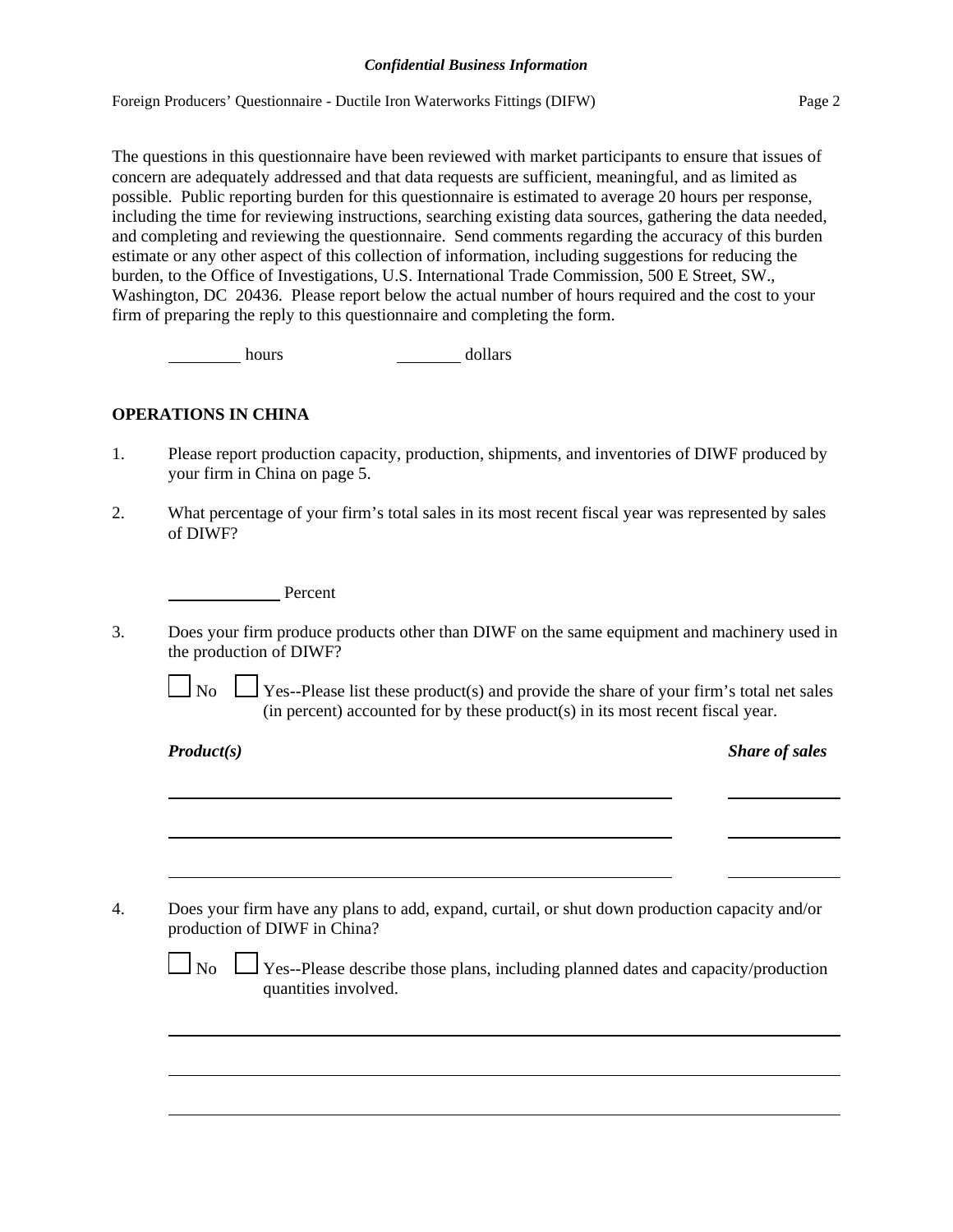#### *Confidential Business Information*

|    | Foreign Producers' Questionnaire - Ductile Iron Waterworks Fittings (DIFW)                                     |         | Page 3      |
|----|----------------------------------------------------------------------------------------------------------------|---------|-------------|
|    | <b>OPERATIONS IN CHINA--Continued</b>                                                                          |         |             |
| 5. | Are the DIWF exported by your firm subject to import restrictions or remedies in any WTO-<br>member countries? |         |             |
|    | $\Box$ No $\Box$ Yes--List the product(s), countries affected, and the date of such<br>restrictions/remedies.  |         |             |
|    | <b>Product</b>                                                                                                 | Country | <b>Date</b> |

# **OPERATIONS IN THE UNITED STATES**

1. Please provide the names and addresses of the **FIVE** largest U.S. importers of your firm's DIWF in **2002**.

2. Does your firm or any related firm produce, have the capability to produce, or have any plans to produce DIWF in the United States?

 $\Box$  No  $\Box$  Yes--Please name the firm(s) below and ensure that they complete the Commission's producer questionnaire (contact Fred Ruggles (202-205-3187 or fruggles@usitc.gov) for copies of that questionnaire).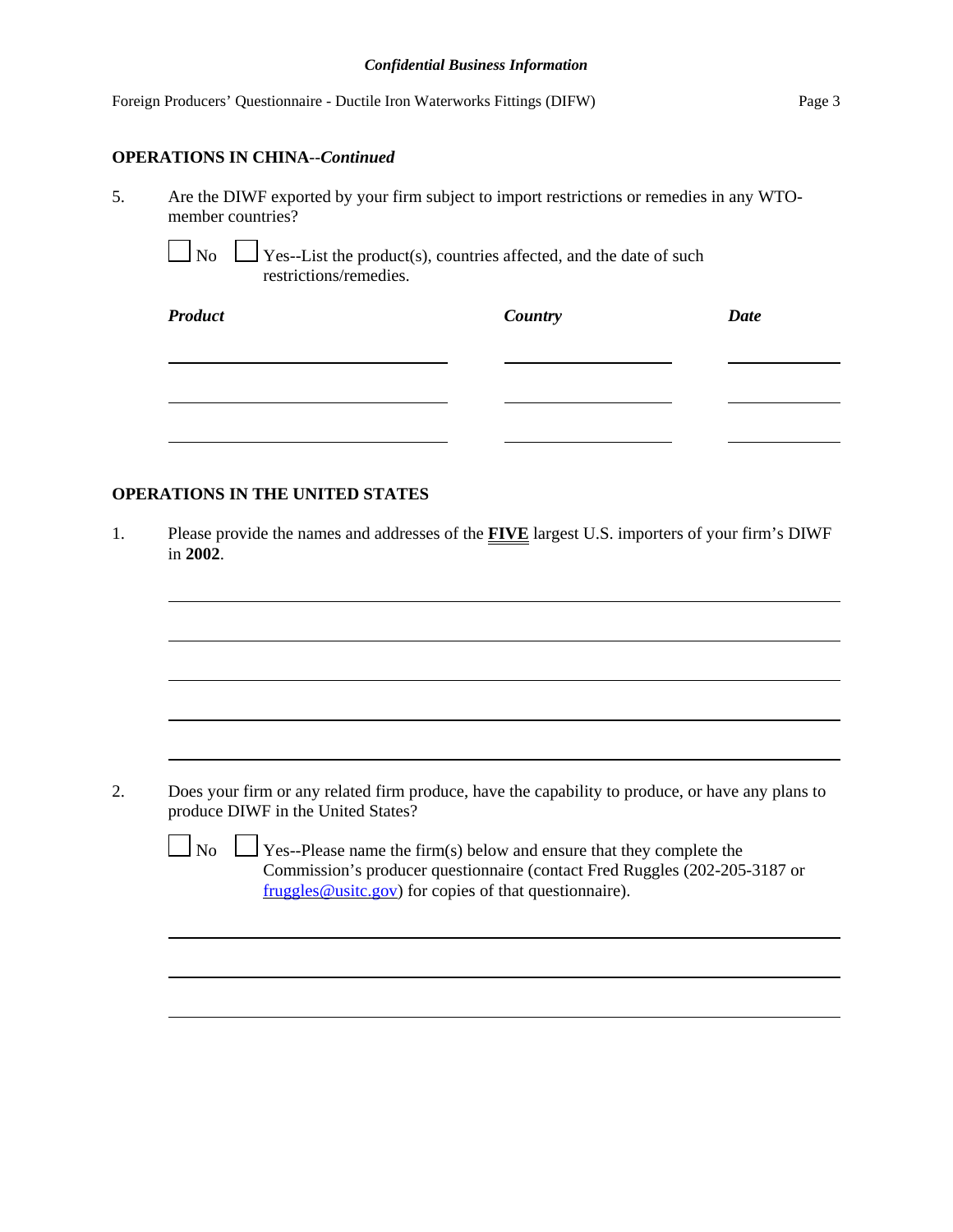| Foreign Producers' Questionnaire - Ductile Iron Waterworks Fittings (DIFW) | Page 4 |
|----------------------------------------------------------------------------|--------|
|                                                                            |        |

# **OPERATIONS IN THE UNITED STATES–***Continued*

- 3. Does your firm or any related firm import or have any plans to import DIWF into the United States?
	-

 $\Box$  No  $\Box$  Yes--Please name the firm(s) below and ensure that they complete the Commission's importer questionnaire (contact Fred Ruggles for copies of that questionnaire).

- 4. Has your firm maintained any inventories of DIWF in the United States (not including inventories held by firms identified in questions  $1, 2$ , or  $3$  above<sup>1</sup>) since 1998?
	-

 $\Box$  No  $\Box$  Yes--Report the quantity (in 1,000 pounds) of such **end-of-period** inventories below.

| 1998 | 1999 | 2000 | 2001 | 2002 | <b>January-June</b> |      |  |
|------|------|------|------|------|---------------------|------|--|
|      |      |      |      |      | 2002                | 2003 |  |
|      |      |      |      |      |                     |      |  |

- 5. Does your firm sell DIWF over the internet?
	- $\Box$  No  $\Box$  Yes–Please describe, noting the estimated percentage of your firm's total sales of DIWF in 2002 accounted for by internet sales.
- 6. Please list below the names and mailing addresses of other known manufacturers of DIWF in China.

<sup>&</sup>lt;sup>1</sup> Such firms will report inventories in the Commission's importer or producer questionnaire.